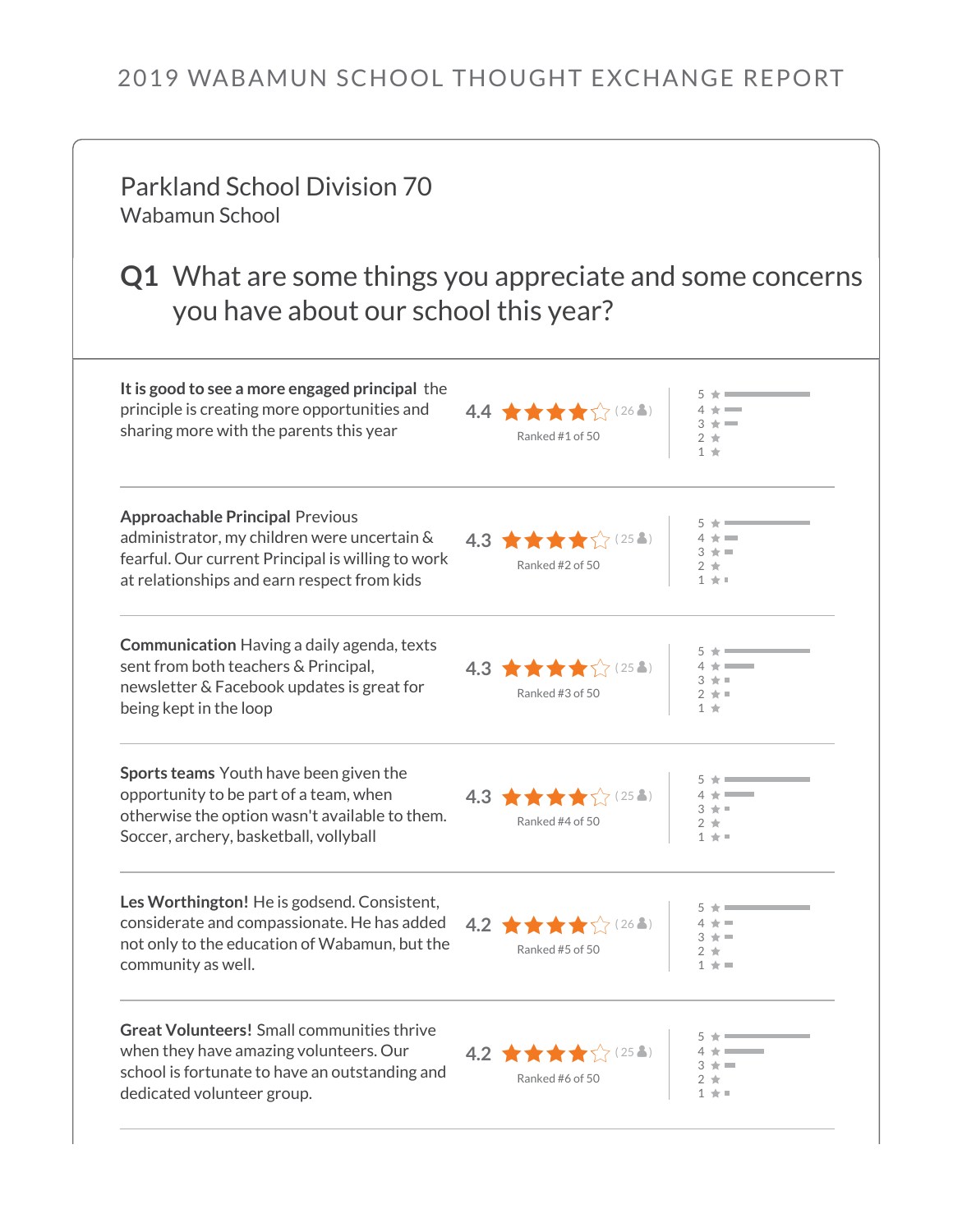| Staff for the most part, are amazing.<br>Shootouts to Mrs Miller, Mr Kucher and Mrs<br>Olson. Its important to have staff like the<br>aforementioned, because they engage the<br>students as if they are human beings, which of<br>course they are. | $4.2 \pm \pm \pm \sqrt{(25.2)}$<br>大王<br>Ranked #7 of 50<br>$2 \cdot$<br>$1 \star$                                           |  |
|-----------------------------------------------------------------------------------------------------------------------------------------------------------------------------------------------------------------------------------------------------|------------------------------------------------------------------------------------------------------------------------------|--|
| Great improvements over the past 2 years.                                                                                                                                                                                                           | 4.1 ★★★★☆(25名)<br>Ranked #8 of 50<br>2 ★<br>$1 + 1$                                                                          |  |
| There is always a "what next" Having a vision<br>to strive harder and the devotion to see tasks<br>through is very evident with the staff.                                                                                                          | $4.1$ $\star \star \star \star$ (254)<br>Ranked #9 of 50<br>大量<br>1 ★                                                        |  |
| Welcoming & warm atmosphere I feel<br>comfortable being at the school, whether to<br>volunteer, or to have tough conversations. My<br>opinion is important and my voice is heard.                                                                   | $4.1$ $\star \star \star \star$ $(25.2)$<br>Ranked #10 of 50<br>$2 *$<br>$1 + 1$                                             |  |
| I appriecate that my kids' teachers encourage<br>them to do their best It shows my kids that<br>hard work pays off and that they can succeed.                                                                                                       | 4.1 女女女女<br>$\chi$ (19.1)<br>Ranked #11 of 50<br>$2 *$<br>1 ★                                                                |  |
| I appreciate the great staff at our school, they<br>engage with the kids of all ages and it is nice<br>to see. Kids need different adult interactions<br>to learn how to function outside of school. It's<br>great for their confidence.            | $5 \star$ $ -$<br>$4.0$ $\star \star \star \star$ (26.3)<br>$4 \star$ ___<br>$3 + 1$<br>Ranked #12 of 50<br>$2 *$<br>$1 + 1$ |  |
| Positive & inclusive leadership within the<br>school Our Principal continues to seek<br>involvement from community members &<br>residents, highlighting our successes &<br>creating a sense of value for all.                                       | 4.0 ★★★★☆(25名)<br>Ranked #13 of 50<br>$2 *$<br>$1 + 1$                                                                       |  |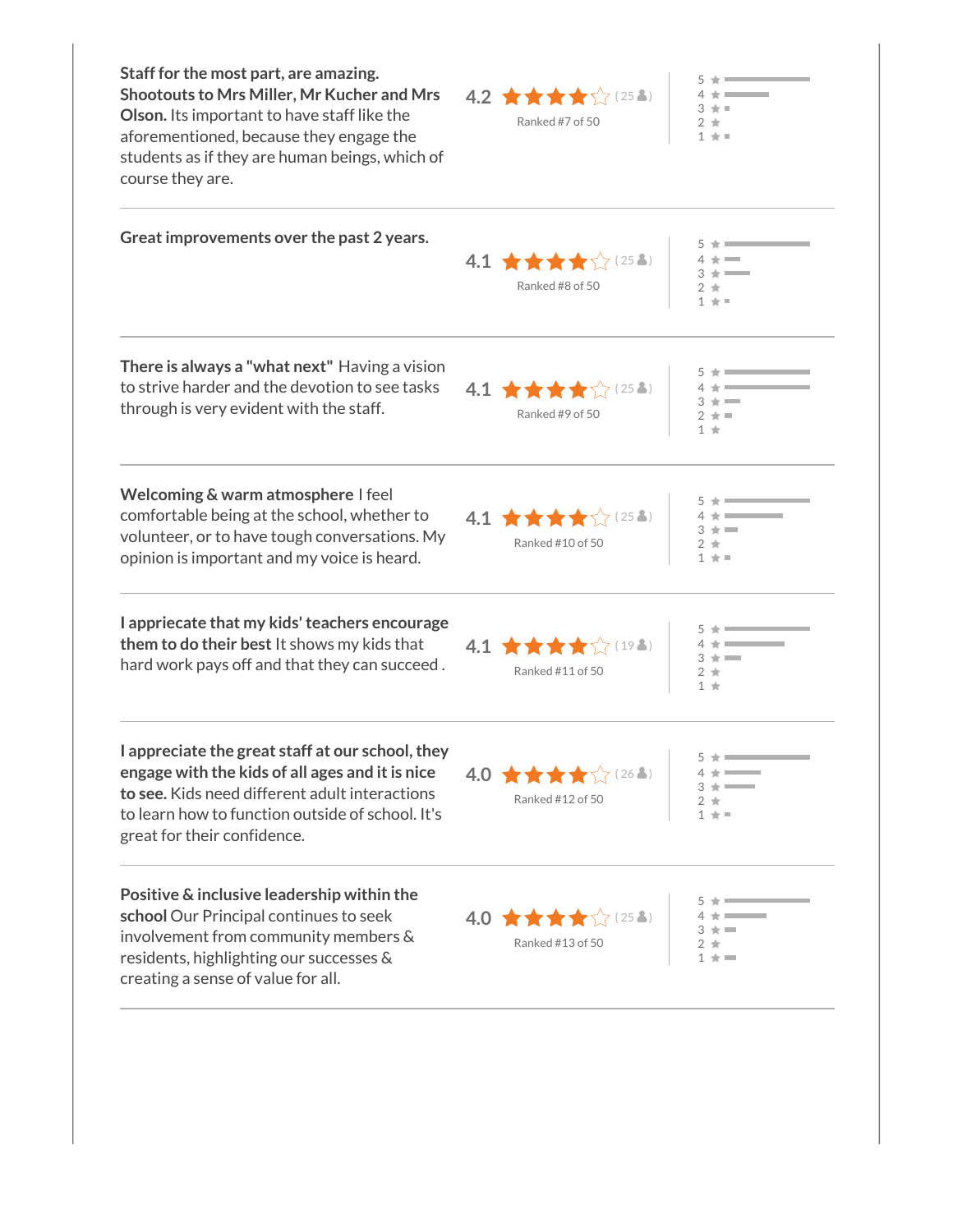| I wish the school district would look at<br>boundary lines to make student enrollment<br>more fair. Wabamun school has a low student<br>count with only 1 bus but our neighbouring<br>school 5 minutes in Duffield has 5 buses and is<br>over crowded. | $4.0$ $\star \star \star \star$ (24.3)<br>Ranked #14 of 50 | $1 +$              |
|--------------------------------------------------------------------------------------------------------------------------------------------------------------------------------------------------------------------------------------------------------|------------------------------------------------------------|--------------------|
| The school is always welcoming Very<br>knowledgable                                                                                                                                                                                                    | 4.0 $\star \star \star \sqrt[4]{244}$<br>Ranked #15 of 50  | $1 +$              |
| The school has a friendly and welcoming<br>environment It is important because it shows<br>that the staff and students are happy to be<br>there and that they want others to come and<br>see what is school is about.                                  | 4.0 ★★★★☆(194)  <br>Ranked #16 of 50                       |                    |
| Our kids feel safe at wabamun school They<br>need to feel safe                                                                                                                                                                                         | 3.9 ★★★☆☆(194)  <br>Ranked #17 of 50                       | $1 + 1$            |
| They encourage all students in extracurricular<br>activities                                                                                                                                                                                           | 3.9 ★★★☆☆(198)  <br>Ranked #18 of 50                       | 1 +                |
| Most staff are fantastic Great at helping the<br>kids learn and very encouraging and positive                                                                                                                                                          | 3.9 ★★★☆☆(13▲)  <br>Ranked #19 of 50                       | $1 +$              |
| I appriecate that the school and teachers<br>have educational field trips and interesting<br>and engaging lessons.                                                                                                                                     | 3.8 ★★★☆☆(198)  <br>Ranked #20 of 50                       | <b>The Comment</b> |
| Les Worthington goes above and beyond for<br>the children!! Always approachable and<br>willing to answer any questions we have                                                                                                                         | 3.8 ★★★☆☆(174)  <br>Ranked #21 of 50                       | $1 + 1$            |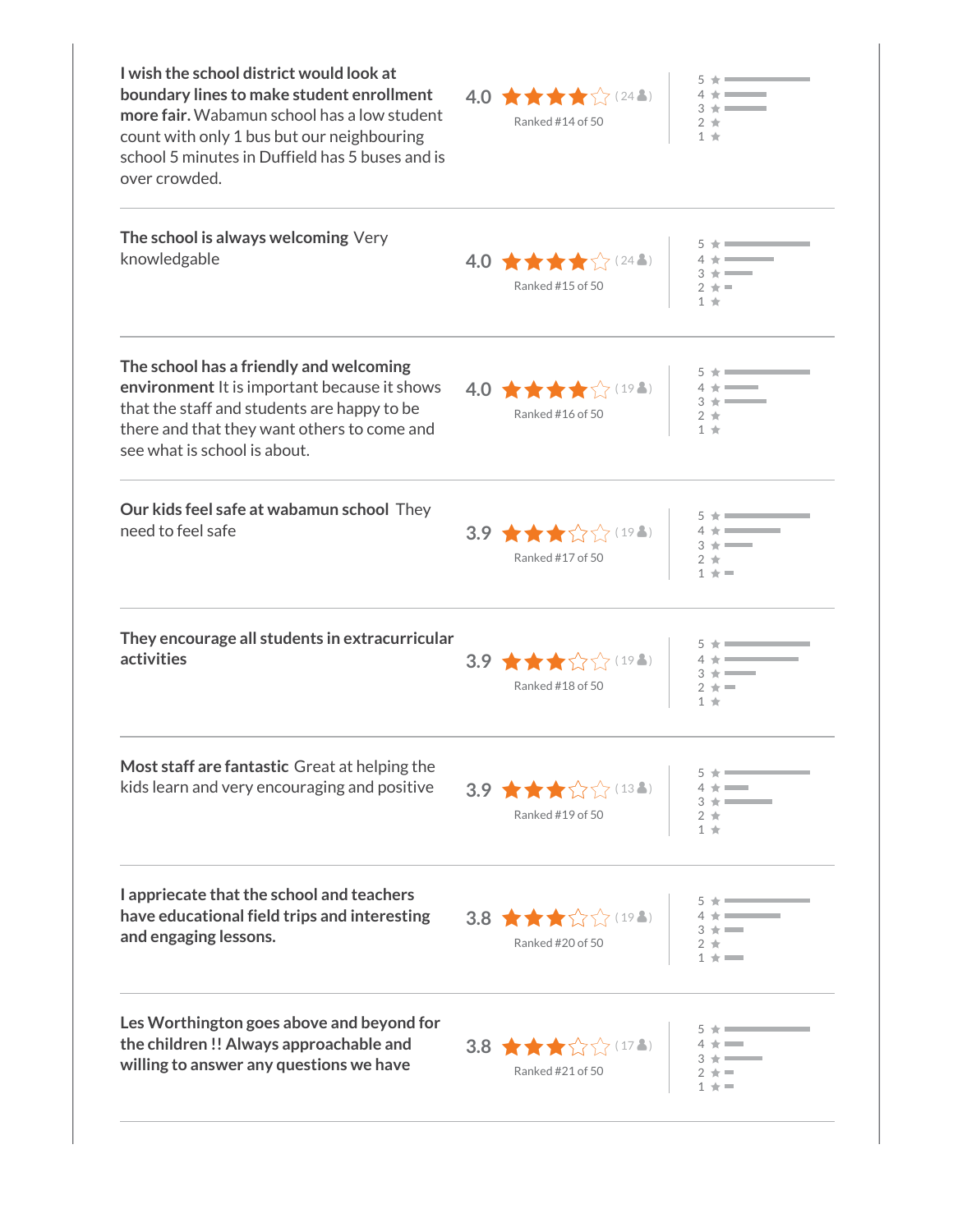| Spelling I have a child in grade 3 who i believe<br>could really benefit from spelling in school. She<br>struggles a little with reading, I think spelling<br>would help                    | 公公(15)<br>3.8 女女女<br>Ranked #22 of 50                                         | $1 + 1$   |
|---------------------------------------------------------------------------------------------------------------------------------------------------------------------------------------------|-------------------------------------------------------------------------------|-----------|
| Community breakfast & community<br>engagement It is wonderful to have our school<br>be so involved in the community.                                                                        | 3.8 ★★★☆☆(148)<br>Ranked #23 of 50                                            | $1 + 1$   |
| The junior high teachers are fantastic!!!! It is<br>great to have my kids come home and talk<br>about all the different things they did in class.                                           | 3.7 ★★★☆☆(152)<br>Ranked #24 of 50                                            |           |
| <b>Breakfast club</b> This is a wonderful program for<br>students to help them start the day and helps<br>ensures everyone starts the day with a healthy<br>meal.                           | 3.7 ★★★☆☆(148)<br>Ranked #25 of 50                                            |           |
| <b>Resiliency Coach/Guidance Counsellor This</b><br>resource position should be available full time,<br>I feel many students would benefit from having<br>this available every day.         | 3.7 ★★★☆☆(148)<br>Ranked #26 of 50                                            | $+ = -$   |
| Mental health sometimes matters Although I<br>feel some staff have focus & understanding of<br>a struggling child-there are some quite<br>dismissive of looking at the "why" for that child | 3.6 ★★★☆<br>$5/25$ (25 Å)<br>Ranked #27 of 50                                 | $2 \star$ |
| lack of communication between school terms<br>would be nice to be advised when child is<br>struggling i certain subjects or not doing well -<br>hearing at report cards is not enough       | 3.6<br>Ranked #28 of 50<br>Ranked #28 of 50<br>$\frac{3}{4}$<br>$\frac{1}{3}$ |           |
| My questions are always answered A peace of<br>mind                                                                                                                                         | 3.6<br>Ranked #29 of 50<br>Ranked #29 of 50<br>$2 \frac{1}{4}$                |           |
|                                                                                                                                                                                             |                                                                               |           |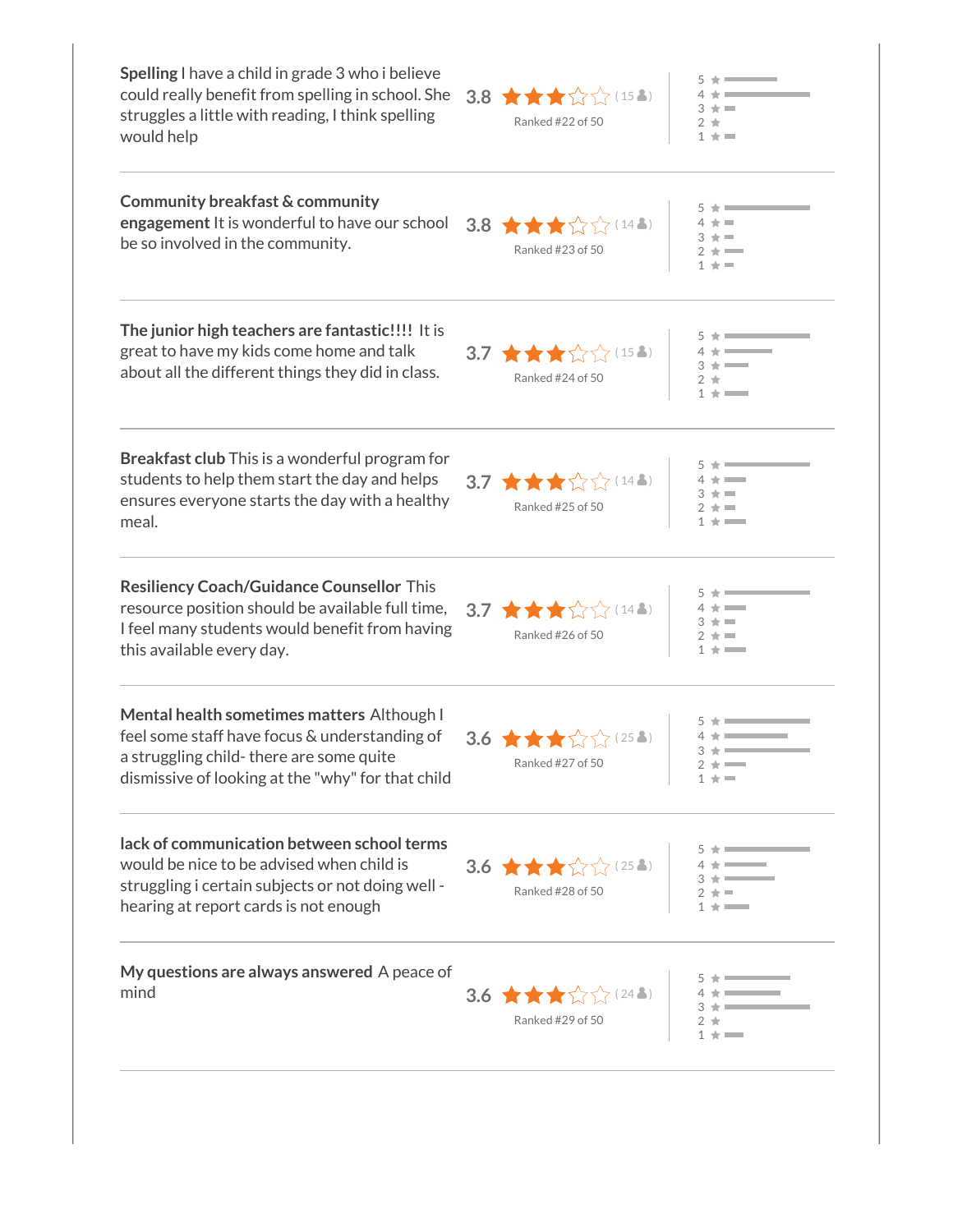| <b>Excellent staff</b> I am thankful to have a<br>principal, teachers & staff that I can speak to<br>on a regular basis about concerns or challenges<br>with my children.                                                                                                                                  | 3.6 $\star \star \sim 13.$<br>Ranked #30 of 50           |                                   |
|------------------------------------------------------------------------------------------------------------------------------------------------------------------------------------------------------------------------------------------------------------------------------------------------------------|----------------------------------------------------------|-----------------------------------|
| Small class sizes I appreciate the smaller class<br>sizes & additional supports (TA's) that help<br>ensure the kids that need extra supports and<br>one-on-one time get it.                                                                                                                                | 3.6 $\star \star \sim 13.2$<br>Ranked #31 of 50          |                                   |
| Amazing admin team School has become a<br>community center                                                                                                                                                                                                                                                 | 3.6 ★★★☆☆(128)<br>Ranked #32 of 50                       |                                   |
| PowerSchool needs to be more user friendly<br>Days when I remember my password for<br>PowerSchool I find it hard to navigate through<br>the website                                                                                                                                                        | $3.5$ $\star \star \sim 22.3$<br>Ranked #33 of 50        |                                   |
| Grades The new way of grading is terrible i<br>feel. Not sure what was wrong with the way it<br>was before. I like to know how my children are<br>doing with marks.                                                                                                                                        | 3.5 $\star \star \sim 154$<br>Ranked #34 of 50           |                                   |
| The junior high teachers encouraged the kids<br>to do their best! They help the kids boost<br>their confidence!                                                                                                                                                                                            | 57 (12)<br>$3.5$ $\star \star \star$<br>Ranked #35 of 50 | $3 + 1$<br>$2 \star \blacksquare$ |
| The small size and community closeness.<br>Concern-The lack of resources the school can<br>access due its small size. Children with<br>complex needs may not get the supports they<br>need.                                                                                                                | 3.5 Ranked #36 of 50                                     |                                   |
| We appreciate the new opportunities our<br>daughter is having at school going bowling,<br>community walks, Yowochas, swimming and<br>cross grade activities Although classroom<br>time is important, community involvement and<br>experience in so valuable and something our<br>daughter is excited about | 3.5 Ranked #37 of 50                                     |                                   |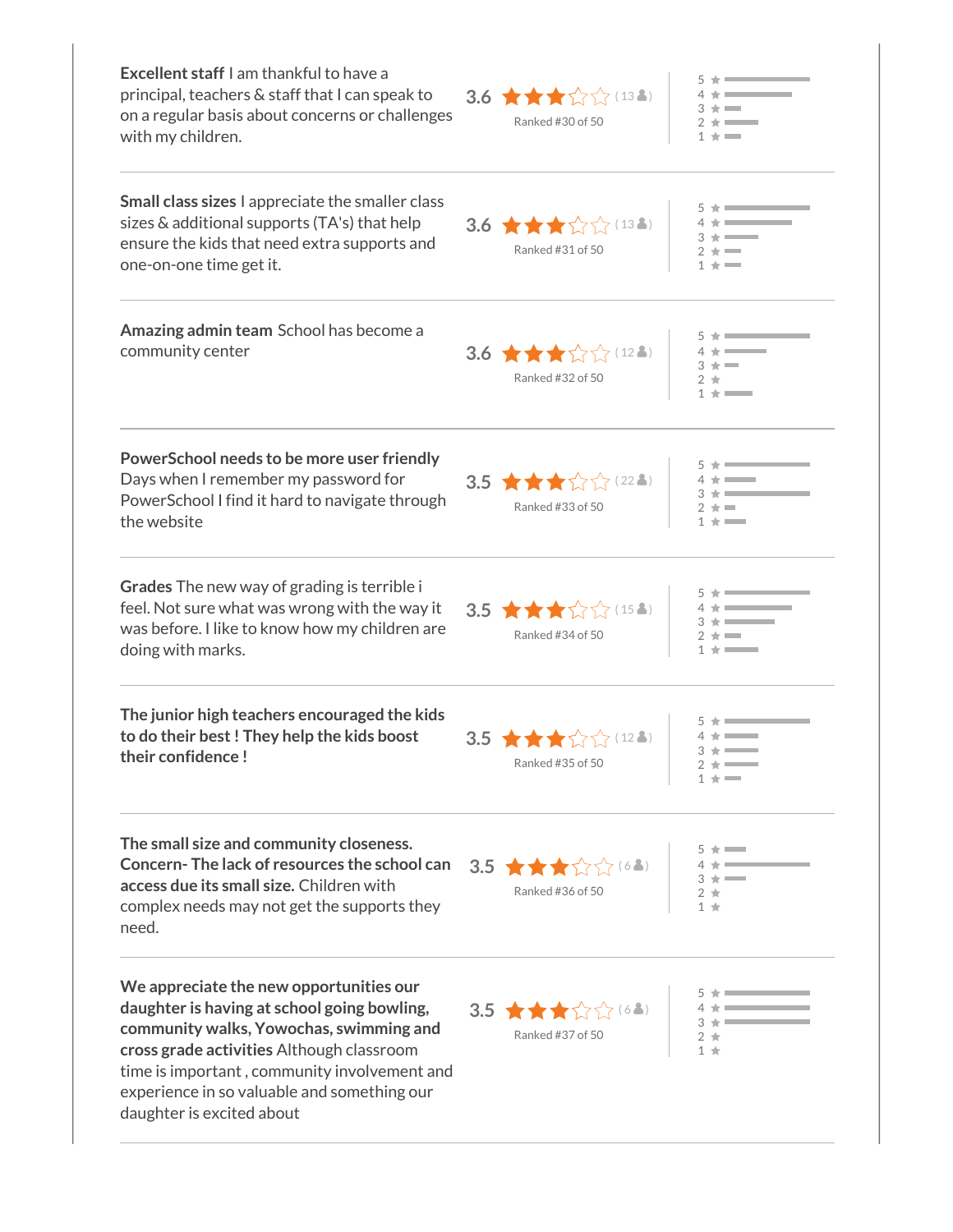| Love that the teachers work with children to<br>be their best!!                                                                                                                                                                                                                                                    | 3.4 $\star \star \star \otimes$ (68)<br>Ranked #38 of 50              | $5 * $<br>$2 + \blacksquare$<br>$1 +$ |  |
|--------------------------------------------------------------------------------------------------------------------------------------------------------------------------------------------------------------------------------------------------------------------------------------------------------------------|-----------------------------------------------------------------------|---------------------------------------|--|
| i think the school should be a cell free place<br>during school hours - and parents should<br>know so they know when its appropriate to<br>contact child i see too many times that kids are<br>texting during school, or on their phones, or<br>taking photos - school is for learning and not<br>being distracted | 3.3 $\star \star \sim 25.2$<br>Ranked #39 of 50                       | $1 + 1$                               |  |
| The communication between the school is<br>excellent Need to be informed of everything<br>going on within                                                                                                                                                                                                          | 3.3 $\star \star \sim 194$<br>Ranked #40 of 50                        | $1 + \blacksquare$                    |  |
| Over the years there seems to be changes<br>made in the school curriculum, I don't agree<br>that Spelling is no longer important or hand<br>writing. As parents we want the best for our<br>children and knowing that the kids today will<br>not be able to read or write in hand writing is<br>unfair for them    | 3.2 $\star \star \sim 262$<br>Ranked #41 of 50                        |                                       |  |
| sometimes having more class participation is<br>nice - to have a fun day once in awhile, or<br>reward like pizza day could have like monthly<br>competitions "cleanest classroom" "best<br>decorated door" "best decorated class for that<br>months holiday"                                                       | 3.1 $\star \star \sim 272$<br>Ranked #42 of 50                        |                                       |  |
| Why bullying isn't dealt with right away!!!                                                                                                                                                                                                                                                                        | 3.1 $\star \star \uparrow \uparrow \uparrow$ (92)<br>Ranked #43 of 50 |                                       |  |
| grading would be nice to have better grading<br>on report cards - nothing wrong with A+ to F                                                                                                                                                                                                                       | 3.0<br>Ranked #44 of 50<br>$2 \div 2 \div 2 = 0$                      |                                       |  |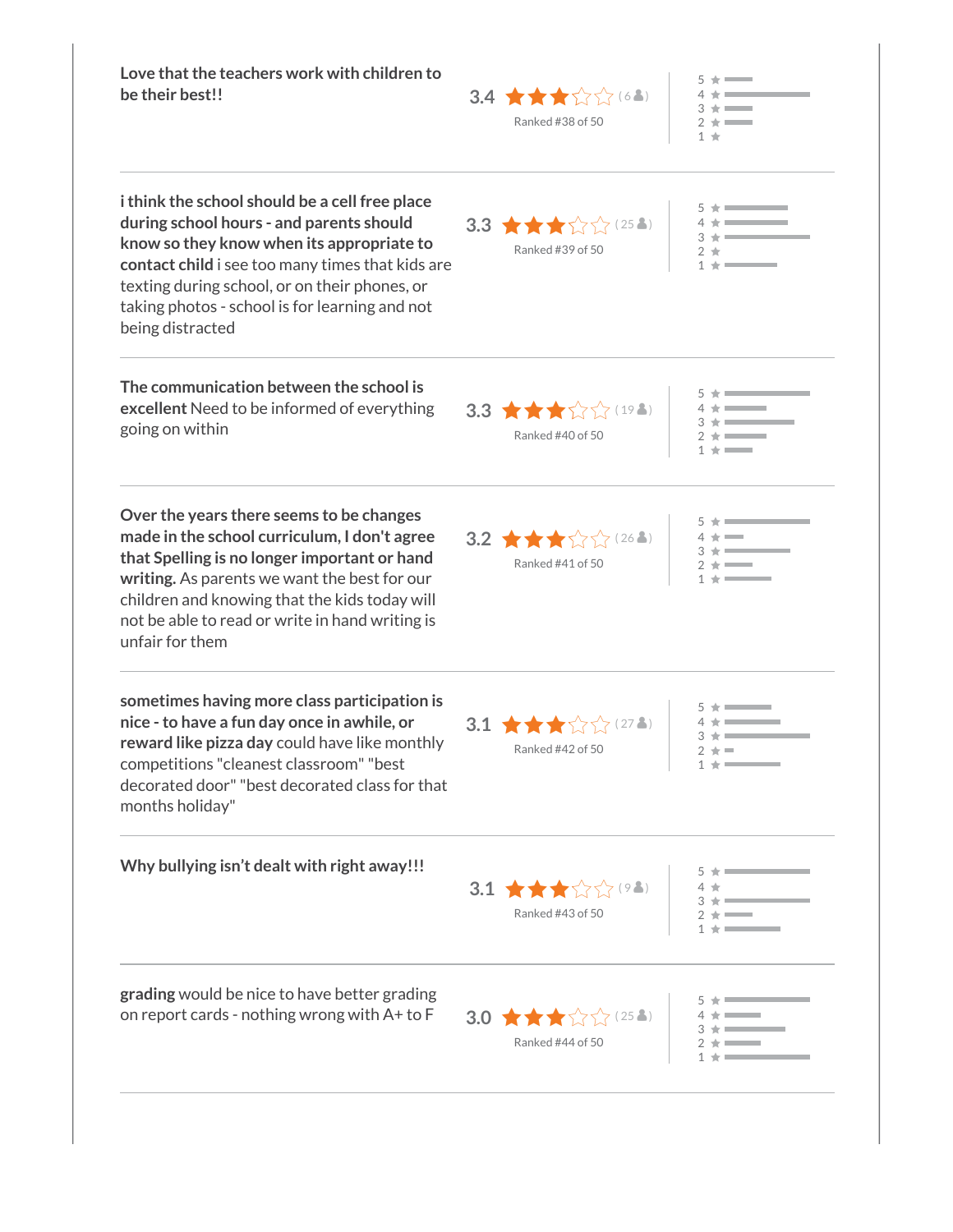| Kindergarten and Grade 1 and 2 There seems<br>to be a need to control these students by their<br>teachers. Guide students and learn to<br>understand them.                                                                                                | $2.9$ $\star$ $\star$ $\sim$ $\sim$ $(25.3)$<br>Ranked #45 of 50 |                         |
|-----------------------------------------------------------------------------------------------------------------------------------------------------------------------------------------------------------------------------------------------------------|------------------------------------------------------------------|-------------------------|
| We need more fundraising opportunities<br>Helps support educational enrichment<br>programs                                                                                                                                                                | $2.9$ $\star$ $\star$ $\sim$ $\sim$ $(22.3)$<br>Ranked #46 of 50 |                         |
| <b>Communication</b> I feel the school is not great at<br>sending out communications when it comes to<br>certain things. Just had a previous issue with<br>my children due to it.                                                                         | $2.9$ $\star$ $\star$ $\sim$ $\sim$ $(15.3)$<br>Ranked #47 of 50 |                         |
| <b>Great communication with teachers to know</b><br>exactly how my children are doing                                                                                                                                                                     | 2.9 ★★☆☆☆(64)<br>Ranked #48 of 50                                |                         |
| schools fees having such high school fees is<br>hurting to parents who struggle financially -<br>buying all the school supplies, paying for<br>sports, paying for CTF, etc                                                                                | $2.8$ $\star$ $\star$ $\sim$ $\sim$ $(25.1)$<br>Ranked #49 of 50 |                         |
| lack of intramural activities - afterschool<br>programs or even during the lunch hour<br>would be nice if there were more fun activities<br>; sports, dance, lego clubs, etc after school. i<br>believe this would allow for skills to be<br>acknowledged | $2.6$ $\star$ $\star$ $\sim$ $\sim$ $(254)$<br>Ranked #50 of 50  |                         |
| Communication about what's learning<br>objectives are being met or not by our learner                                                                                                                                                                     | 0.0 公公公公公(02)<br>Not enough ratings to rank                      | $3 +$<br>$2 +$<br>$1 +$ |
| <b>Communication to parents, regarding</b><br>activities and events is either very delayed or<br>very vague in the details. I feel more "out of<br>the loop" this year than any other year.                                                               | 3.6 ★★★☆☆(28)<br>Not enough ratings to rank                      | $3 +$<br>$1 +$          |